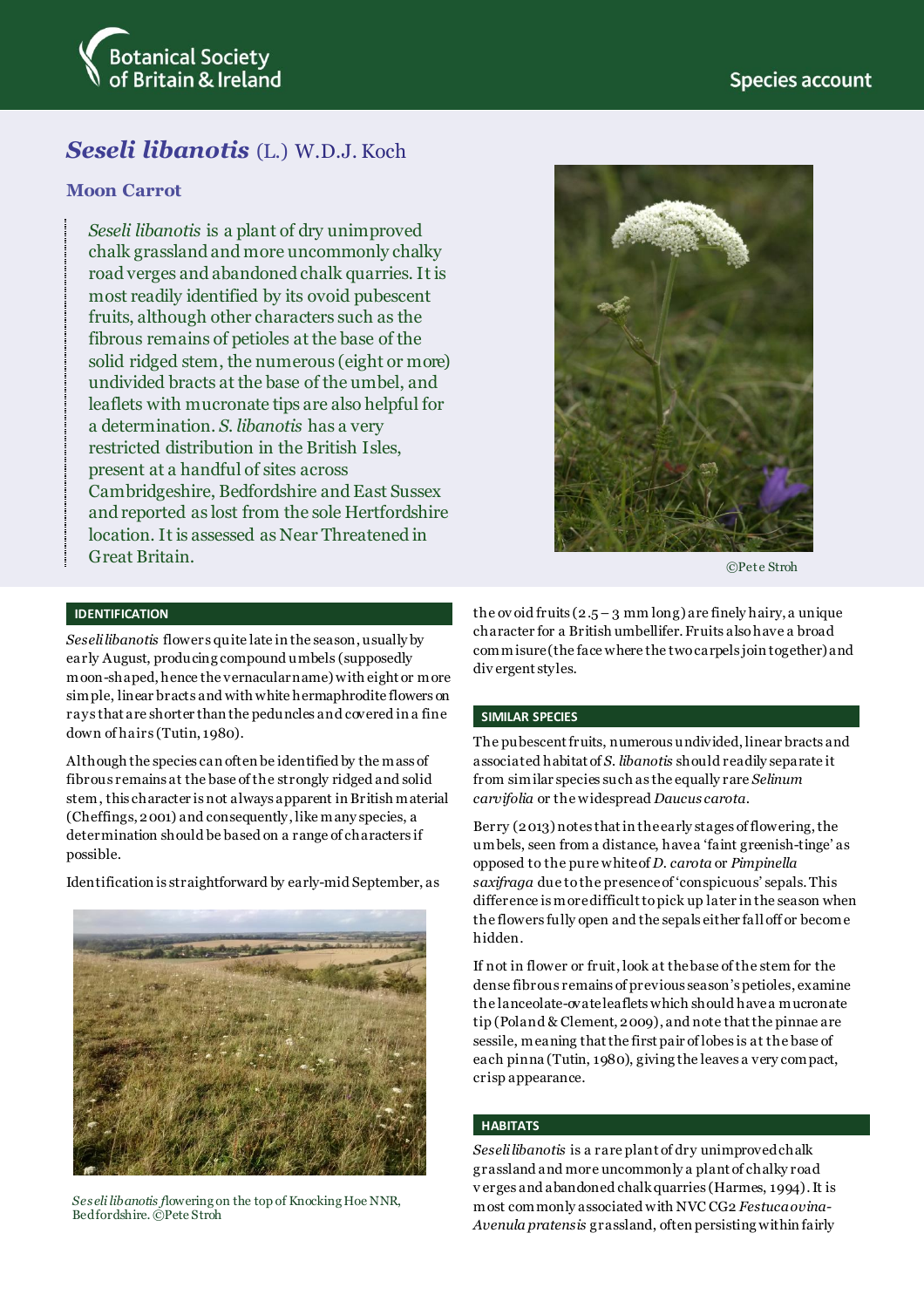# *Seseli libanotis* (L.) W.D.J. Koch

rank turf(Rodwell, 1992), although *S. libanotis* is not competitive in closed, tall vegetation (Jonsell, 2010).

In Britain itis usually found within grazed, species-rich turf with other threatened species; for example, at Knocking Hoe in Bedfordshire *S. libanotis* occurs alongside or close to *Hypochaeris maculata*, *Neotinea ustulata*, *Pulsatilla vulgaris*, *Spiranthes spiralis* and *Tephroseris integrifolia* subsp. *integrifolia*.

#### **BIOGEOGRAPHY**

*Seselilibanotis* is a Eurasian Temperate species with a continental distribution in Western Europe, occurring from Spain to southern England and Fennoscandinavia, where it reaches its northern range limit in Sweden, and eastwards to Poland, Bulgaria and central Siberia. It is also found in North Africa and south-west Asia (Harmes, 1994; Preston & Hill, 1 997).

In Britain *S. libanotis* has a very restricted distribution, now present in just three vice counties, having recently been lost from Hertfordshire (James, 2009). The sole Bedfordshire location atthe top of Knocking Hoe currently boasts a very healthy population of thousands of plants, and similar numbers have recently been recorded from the two main localities at Beachy Head, East Sussex, with the largest population on the private nature reserve at Bullock Down (Berry, 2013). Although the Cambridgeshire population at Cherry Hinton Chalk Pits is considerably smaller than those of East Sussex and Bedfordshire, it has increased in size in



recent years, with over 400 plants recorded in 2009 compared with 23 in 1991. The population of *S. libanotis* at the second Cambridgeshire location on the Gog Magog Hills was down to one plant in 2002, although numbers here have also started to recov er following scrub clearance.

## **ECOLOGY**

*Seselilibanotis* is a non-clonal biennial or short-lived perennial of infertile calcareous soils, flowering from August to September and reproducing by seed. It is tolerant of partial shade and so may persist within quite rank grassland (but see 'threats', below), and across its European range is often associated with woodland margins or at the edges of roadside v erges as well as disused quarries and rock ledges.

Flowers are pollinated by a range of insects, including ants, although this is probably a rare event (Hagerup, 1943), and it is the larval foodplant for *Papilio machaon* (Wiklund, 1974) as well as a range of micro-moths and Diptera. Seeds are dispersed v ia wind (Jongejans & Telenius, 2001) and on the fur or feet of animals in late autumn and winter.

No direct studies could be found on the persistence of *S. libanotis* seed in the soil, and although one study (Baba, 2005) lists *S. libanotis* as having a transient seed bank (without reference to the source of this information), seeds of other *Seseli* species (e.g. *S. montanum*) are capable of persisting for more than five years (Reine *et al*., 2006). The life-strategy of *S. libanotis* and anecdotal evidence of its reappearance following restorative management works would suggest long-term persistence.

Seeds of umbellifer species often require a period of chilling and/or alternating temperatures before they are capable of germination (Doust, 1982), although no specific information in the literature could be found regarding the requirements or timing of germination for *S. libanotis*.

*S. libanotis* is the sole host of an equally rare rust fungus *Puccinia libanotidis,* thought to be extinct in the British Isles since 1960 until it was refound in Cambridgeshire and East Sussex in 2009 (Ainsworth *et al*., 2011).

#### **THREATS**

*Seselilibanotis* is ty pically a species of ungrazed and fairly rank chalky grassland(Rodwell, 1992), a habitat that can rapidly revert to scrub and the loss or decline of populations – the *Seseli* population at Arbury Banks in Hertfordshirewas lost under just such circumstances (James, 2009). It is probably not coincidental that the three largest populations in Britain are found within grazed turf.

### **MANAGEMENT**

Liv estock grazing outside of the summer and early autumn months is necessary both to maintain sward diversity and to retain numbers of *S. libanotis*. At locations where *S. libanotis* Distribution of *Seseli libanotis* in Great Britain and Ireland. is present within species-rich turf, management should follow